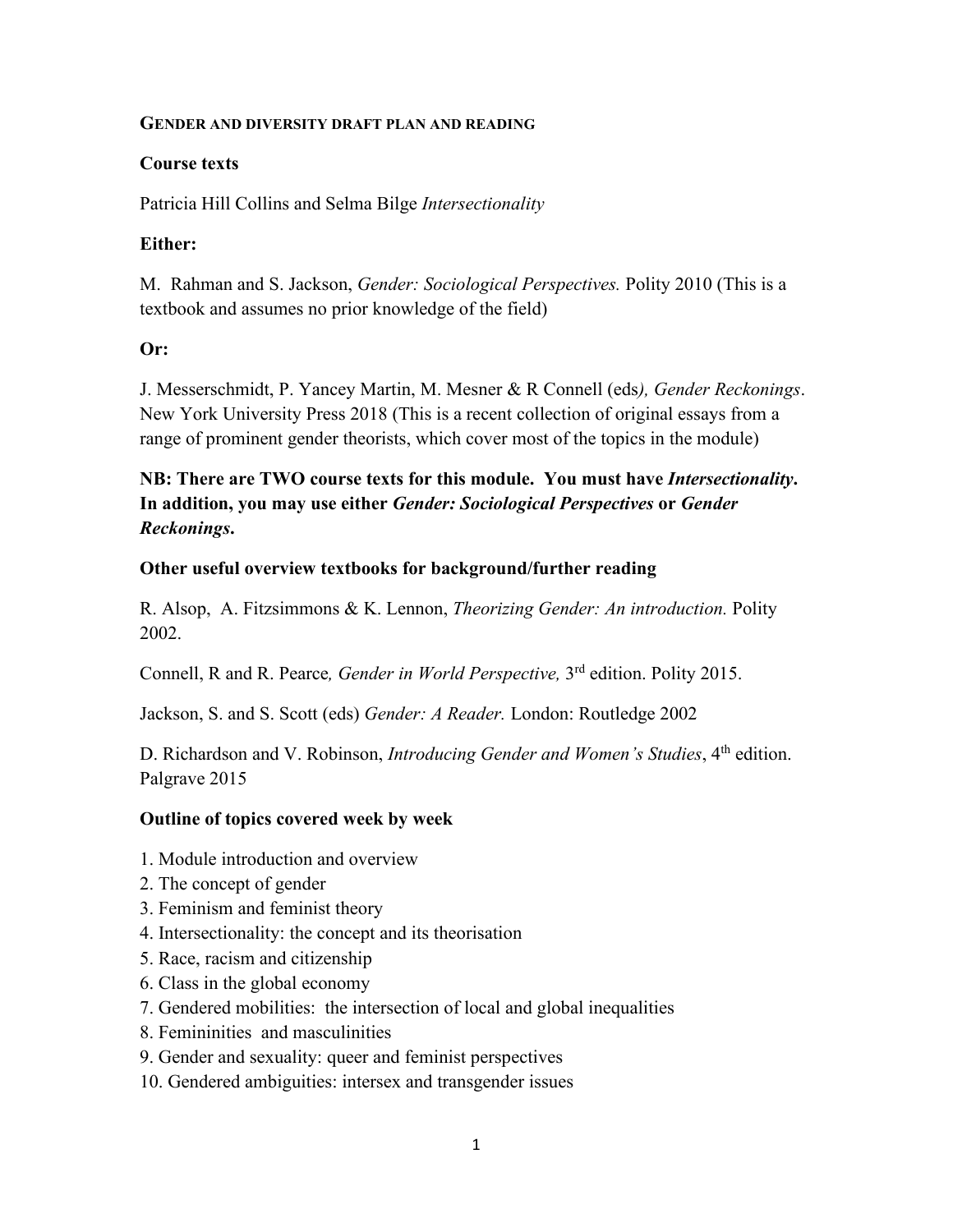- 11. Gender, modernity and personal life
- 12 Concluding class discussion: thinking transnationally with intersectionality

### **Week 1 Module introduction**

Discuss course outline and expectations of students; introduce key concepts with the aid of short in-class readings from foundational texts.

### **Week 2. The Concept of Gender**

The evolution of the concept of gender – medical and feminist origins; the sex/gender distinction and challenges to it; historical and cultural diversity in the doing of gender and being gendered; gender and other divisions/identities (the need for intersectional thinking)

.

Class readings, extracts from:

Delphy, C. *Close to Home*

Delphy, C. (1993) 'Re-thinking sex and gender', *Women's Studies International Forum* 16(1).

Butler, J. P. (1990) *Gender Trouble.* London: Routledge.

West, C. and D.H. Zimmerman, (1987) 'Doing gender', *Gender and Society*, 1 (2):125- 51.

Background/further reading

Alsop et al. *Theorizing Gender*, Chapters 1 & 3

Connell, R and R. Pearce*, Gender in World Perspective,* 3rd edition, chapters 1 & 3

Jackson & Scott, *Gender: A Reader*, Introduction and Readings 1-4

Richardson & Robinson, *Introducing Gender and Women's Studies*, Ch. 1 (Richardson, 'Conceptualising Gender') and Ch. 2 (Hines, 'Feminist Theories')

#### **Week 3**. **Feminist foundations and the challenge of diversity**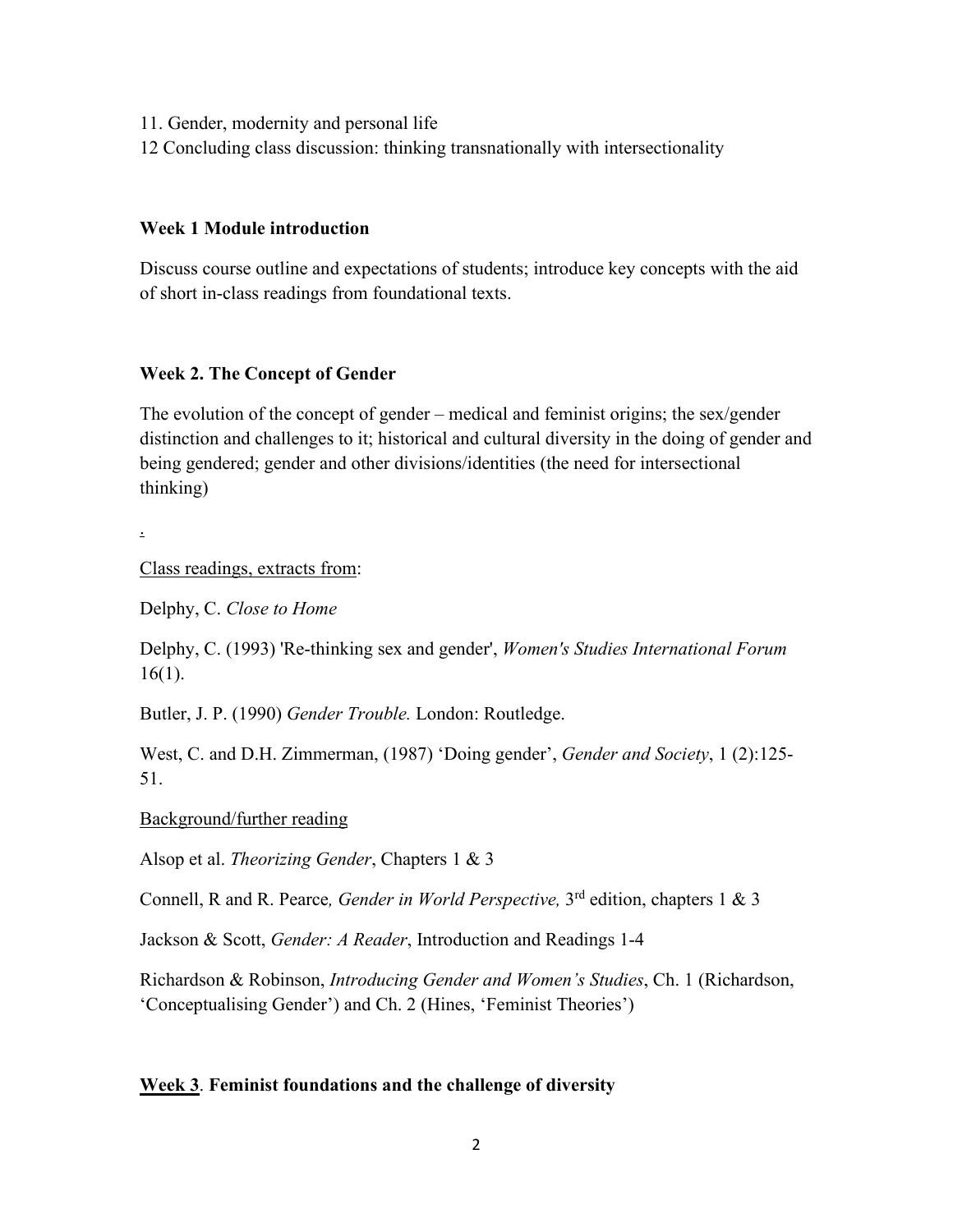Introduce some foundational feminist texts, place them in historical context and raise questions about their exclusions and challenges to white, western, middle class feminisms; how feminist goals became respectable globally– e.g. incorporated into UN development goals etc; global and local feminisms; feminism in Asia.

Set reading: short extracts from western foundational texts e.g.

M. Wollstonecraft *A Vindication of the Rights of Women*

S. Firestone, *The Dialectic of Sex*

C. Delphy, *The Main Enemy*

K. Millet, *Sexual Politics*

B. Friedan, *The Feminine Mystique*

b. hooks, *Ain't I A Woman? Black Women and Feminism*

H. Carby 'White women listen! Black feminism and the boundaries of sisterhood', In Centre for Contemporary Cultural Studies (eds) *The Empire Strikes Back: Race and Racism in 70s Britain*. Hutchinson 1982. Reprinted in H. Mirza (ed.) *Black British Feminism*. Routledge 1997

Overviews/background reading

Alsop et al. Ch. 3

Rahman & Jackson Chs 1, 2 &4.

Richardson & Robinson, *Introducing Gender and Women's Studies*, Ch. 2 (Hines, 'Feminist Theories') and Ch. 3 (Charles, 'Feminist Politics')

## Further reading: More recent assessments and contributions from international perspectives

C. N, Adiche, C. N. *We Should All Be Feminists.* Fourth Estate 2014

A. Basu (ed.), Women's Movements in the Global Era: The Power of Local Feminisms, 2<sup>nd</sup> edn. Westview Press 2017.

N. Katjasungkana and S. E. Wieringa (eds) *The Future of Asian Feminisms: Confronting Fundamentalisms, Conflict and Neoliberalism*. Cambridge Scholars Press 2012, especially Chapters 1-3.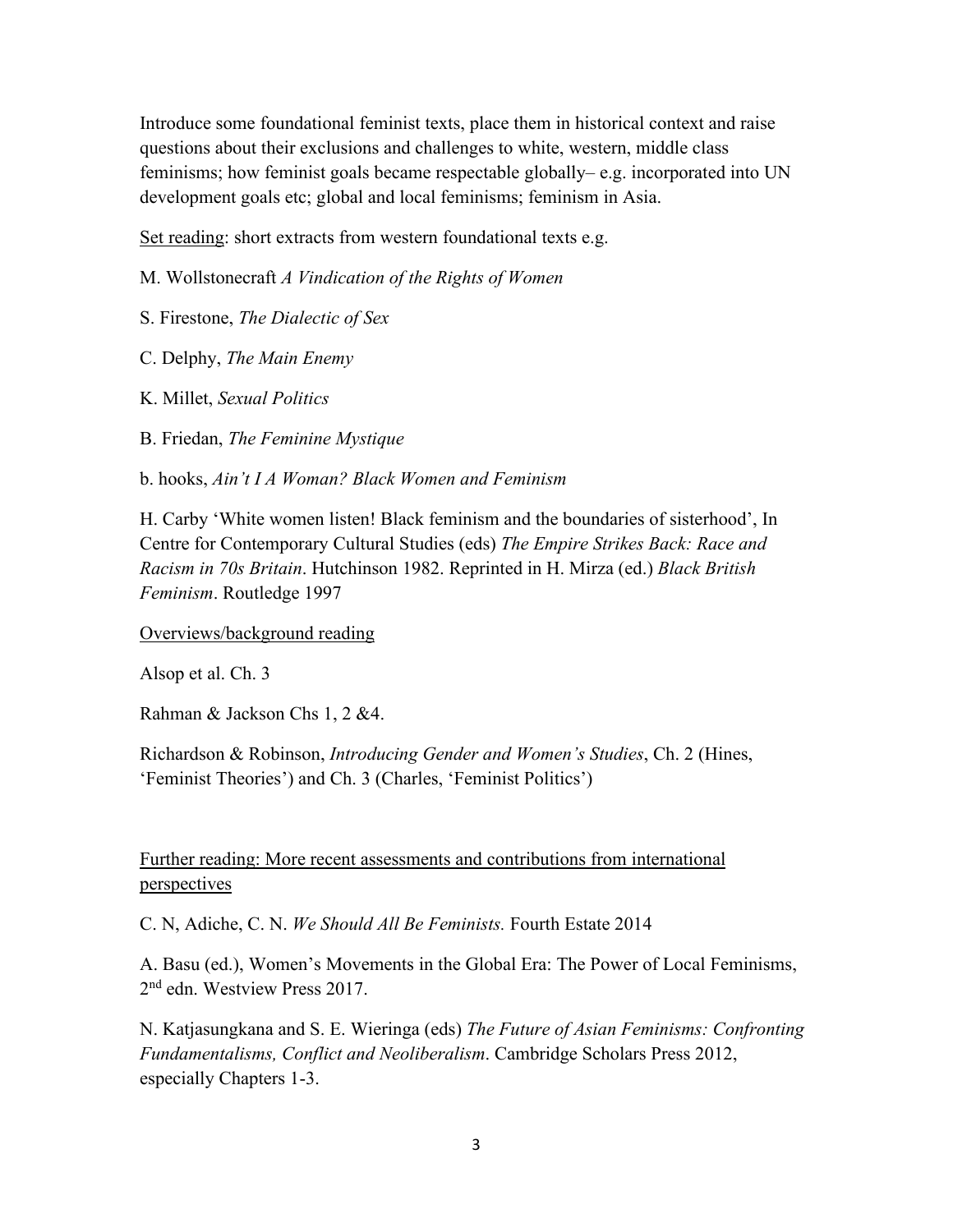A. Lim, *Transnational Feminism and Women's Movements in post-1997 Hong Kong*. HKU Press 2015

Nivedita Menon, *Seeing like a Feminist.* Zubaan Books/ Penguin, 2012

C.T, Mohanty, *Feminism without Borders*. Duke University Press, 2003.

S. Walby *The Future of Feminism*. Polity, 2011.

### **Week 4. Intersectionality**

This session will focus on the concept of intersectionality and the work it does: origins of the concept in black feminist thought, its naming and development; its extension beyond its original roots to encompass numerous sources of diversity and the debates to which this has given rise

### Set reading:

Crenshaw, K. 'Demarginalizing the intersection between race and sex: a black feminist critique of anti-discrimination doctrine', University of Chicago Legal Forum, 1989, pp. 139-167

Yuval Davis, N. 'Intersectionality and feminist politics', *European Journal of Women's Studies*, 13 (3), 2006, pp. 193-209

From course texts:

Hill Collin, P. & S. Bilge, *Intersectionality*, especially Chapters1- 4

Messerschmidt et al. Section 2, especially chapter 6 (Misra)

Rahman & Jackson, chs 5.4, 5.5, 7.6 and 8.3

## **Further reading**

Anthias, F. 'Social stratification and social inequality: models of intersectionality and identity', in F. Devine et al., eds. *Rethinking Class: Culture, Identities and Lifestyle.* Basingstoke: Palgrave, 2005.

Anthias, F. 'The material and the symbolic in theorizing social stratification: issues of gender, ethnicity and class', *British Journal of Sociology* 52 (3), 2001.

Bottero, W and S. Irwin, 'Locating difference: class, "race" and gender, and the shaping of social inequalities', *Sociological Review*, 51 (4), 2003 pp. 463-483.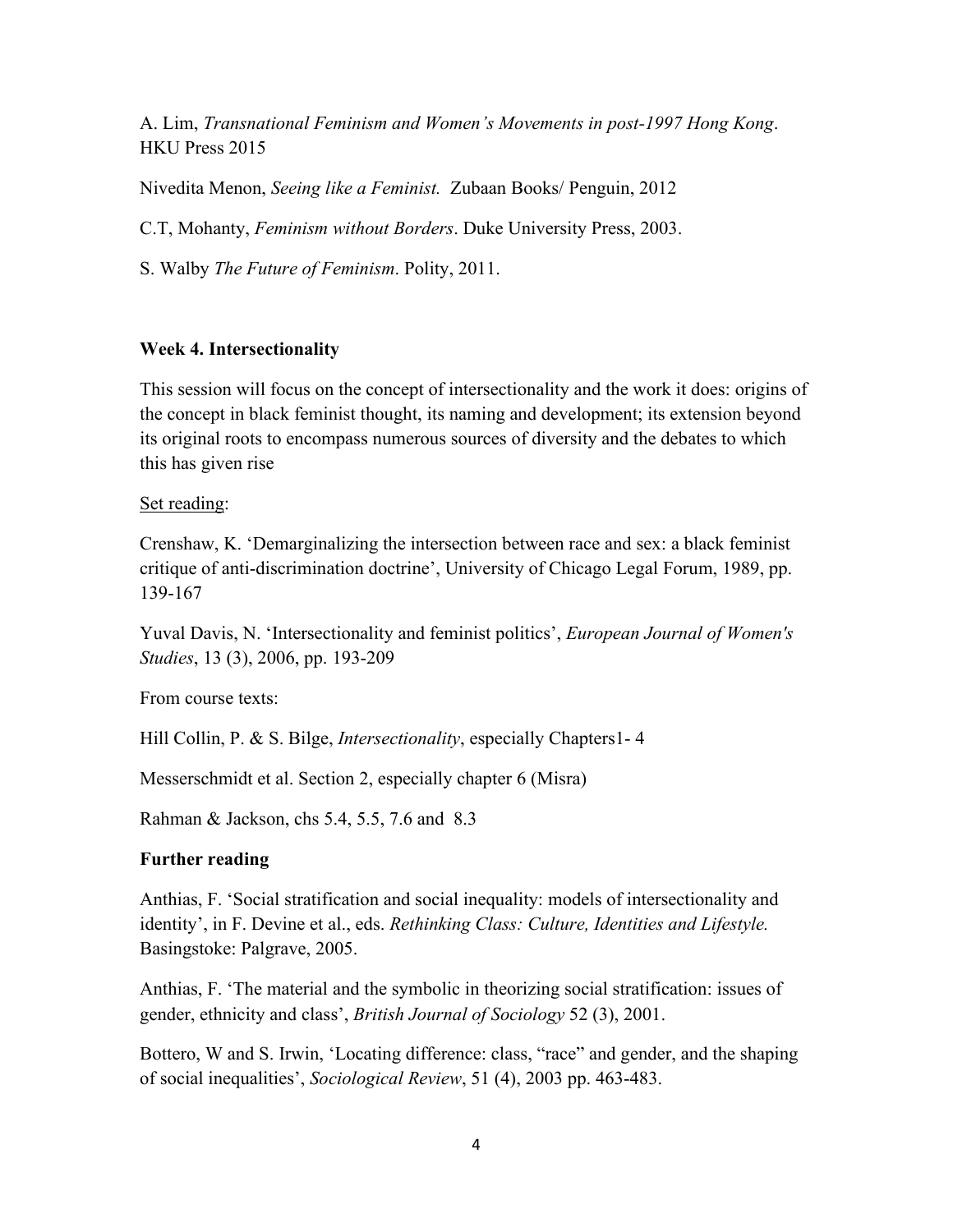Brah, A and Phoenix, A. 'Ain't I a Woman? Revisiting Intersectionality, *Journal of International Women's Studies*, 5 (3), 2004 pp. 75-

Collins, P. H. *Black Feminist Thought*, 2nd edition. London: Routledge. Especially Part 1.

Crenshaw, K. 'Mapping the margins: intersectionality, identity politics and violence against women', Stanford Law review, 43, 1991, pp. 1241-1279

Crenshaw, K. 'The curious resurrection of first wave feminism in the U.S. elections: an intersectional critique of the politics of solidarity and betrayal', in A. Jónasdóttir et al. (eds) *Sexuality, Gender and Power: Intersectional and Transnational Perspectives*.New York, Routledge, 2011.

Davis, K. 'Intersectionality as buzzword', *Feminist Theory*, 9 (1) 2008, pp. 67-84.

Frankenberg, R. (1993) *White Women, Race Matters: The Social Construction of Whiteness.* London: Routledge.

Yuval Davis, N. *The Politics of Belonging: Intersectional Contestations.* SAGE 2011

# **Week 5. Race, racism, citizenship and the nation**

History and development of concepts of race and racism, colonial and postcolonial contexts; race/gender/class intersections over time; race and nation, inclusion and exclusion; women as symbolic of nation as carriers of national tradition and racial 'purity'; gendered policing of national borders

## Key reading

Extract from: Miles, R and Brown, M. *Racism*, 2nd London: Routledge, 2003

Extracts from: Yuval Davis, N. *The Politics of Belonging: Intersectional Contestations.*  SAGE 2011

Lan, P-C. 'Migrant Women's Bodies as Boundary Makers: Reproductive Crisis and Sexual Control in the Ethnic Frontier of Taiwan.' *Signs: Journal of Women in Culture and Society,* 33(4), 2008,

## **Overviews**

Richardson & Robinson, *Introducing Gender and Women's Studies,* Ch 8 (Reed 'Racing the feminist agenda: exploring the intersections between race, ethnicity and gender')

# **Further reading**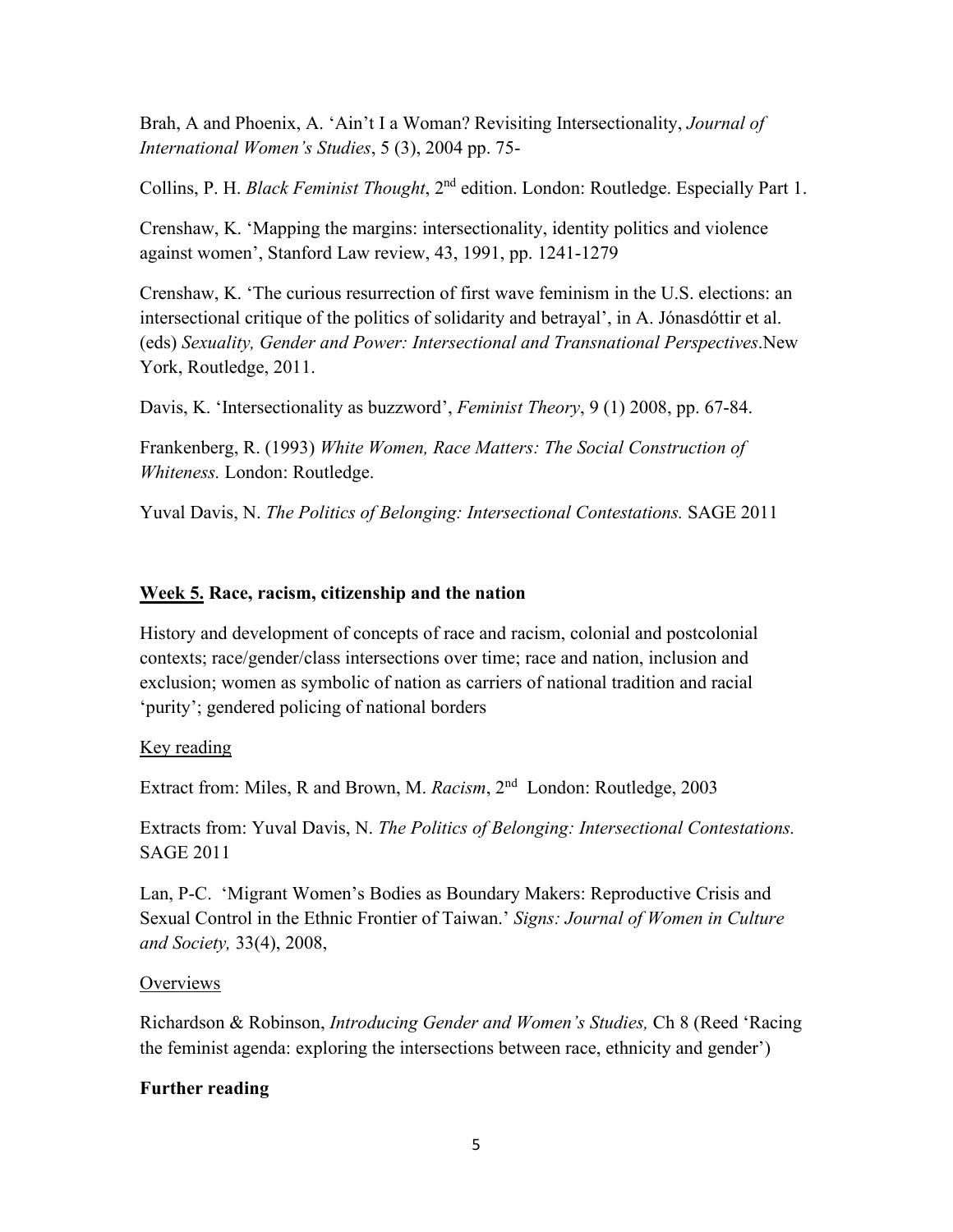Anthias, F. 'Social stratification and social inequality: models of intersectionality and identity', in F. Devine et al., eds. *Rethinking Class: Culture, Identities and Lifestyle.* Basingstoke: Palgrave, 2005.

Anthias, F. 'The material and the symbolic in theorizing social stratification: issues of gender, ethnicity and class', *British Journal of Sociology* 52 (3), 2001.

Anthias, F. and Yuval Davis, N. *Racialized Boundaries: Race, Nation, Gender, Colour and Class and the Anti-Racist Struggle*. Routledge 1993, reissued 2016.

Bottero, W and S. Irwin, 'Locating difference: class, "race" and gender, and the shaping of social inequalities'*, Sociological Review*, 51 (4), 2003 pp. 463-483.

Brah, A. *Cartographies of Diaspora.* London; Routledge, 1996.

Bullock, K. 'Challenging media representations of the veil: Contemporary Muslimwomen's re-veiling movement.' *American Journal of Islamic Social Sciences* 17 (3), 2000, pp. 22-53.

Collins, P. H. *Black Feminist Thought*, 2nd edition. London: Routledge. Especially Part 1.

Delphy, C*. Separate and Dominate: Feminism and Racism after the War on Terror*. Verso 2015.

Frankenberg, R. (1993) *White Women, Race Matters: The Social Construction of Whiteness.* London: Routledge.

Franks, M. 'Crossing the border of whiteness? White Muslim women who wear the hijab in Britain today'. *Ethnic and Racial Studies,* 23 (5), 2000 pp 917-29.

G. Heng and J. Devan (1995) 'State Fatherhood: the politics of nationalism, sexuality and race in Singapore', in A. Ong and M. G. Peletz (eds) *Bewitching Women and Pious Men*: Gender and Body Politics in Southeast Asia. Berkeley: University of California Press. (Also in A. Parker et al. eds 1992 *Nationalisms and Sexualities*. Routledge.

Min, P.G. 2003) 'Korean "Comfort Women": The Intersection of Colonial Power, Gender, and Class', *Gender and Society*, 17 (6): 938-957.

McClintock, A. *Imperial Leather: Race, Gender and Sexuality in the Colonial Contest*. Routledge 1995.

Mirza, H. (ed.) *Black British Feminisms.* London: Routledge, 1997.

Mohanty, C. T. 'Under Western Eyes', *Feminist Review* 30, 1988, pp. 61-88.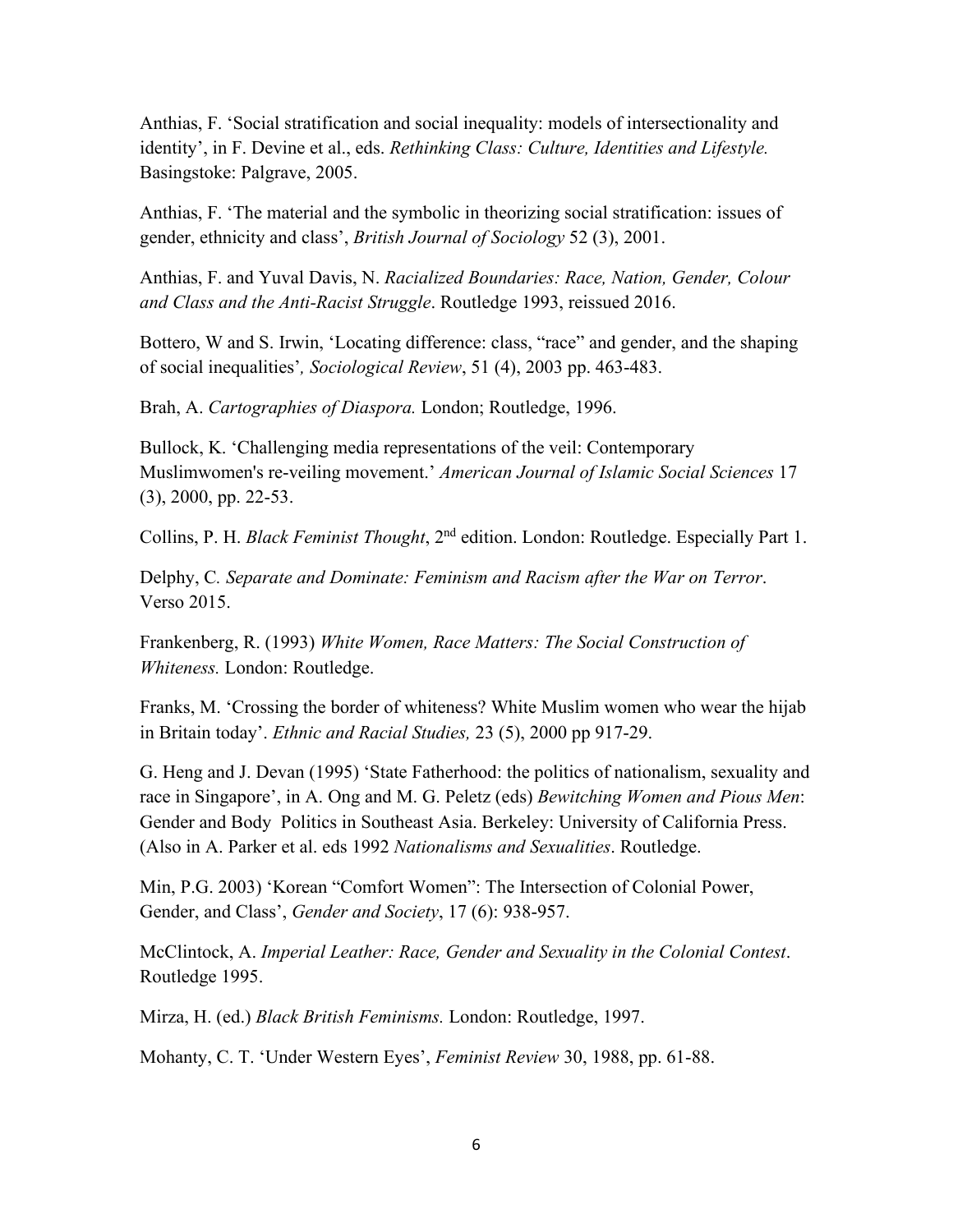Mohanty, C. T. et al. eds. *Third World Women and the Politics of Feminism.* Bloomington: Indiana UP, 1991.

Mohanty, C. T. '"Under Western Eyes" Revisited: Feminist Solidarity through Anticapitalist Struggles', *Signs*, 28, (2), 2003, pp. 499-535.

Mohanty, C. *Feminism without Borders.* Duke University Press 2003.

Narayan, U. 'Undoing the "package picture" of cultures'. *Signs: Journal of Women in Culture and Society,* 25 (4), 2000, pp. 1083-1086.

Ruby, T. F. 'Listening to the Voices of Hijab', *Women's Studies International Forum*, 29 (1), 2006, pp. 54-66.

Ueno, C. *Gender and Nationalism*. Trans Pacific Press, 2004.

Yuval Davis, N. *Gender and Nation.* SAGE 1997.

Yuval Davis, N. *The Politics of Belonging: Intersectional Contestations.* SAGE 2011

### **Week 6. Class and social justice in transnational perspective**

Introduction to the concept of class from Marx onwards; feminism, class and intersectionality; the turn to cultural analyses of class; class in the context of global restructuring, gendered consequences of industrialization and deindustrialization.

Set reading

Extract from Marx *The German Ideology*

N. Fraser 'Feminist Politics in the Age of Recognition: A Two-Dimensional Approach to Gender Justice', *Studies in Social Justice*, 1 (1) 2007, pp. 23-35.

Williams, C & M. T. Neely 'Gender inequality and feminism in the new economy', in J. Meserschmidt et al. *Gender Reckonings*.

Extract from Hoang, K. (2015). *Dealing in desire: Asian Ascendancy, Western decline, and the hidden currencies of global sex work*. Oakland, CA: University of California Press.

Hill Collin, P. & S. Bilge, *Intersectionality*, Chapters1 & 5

Introductory/overview reading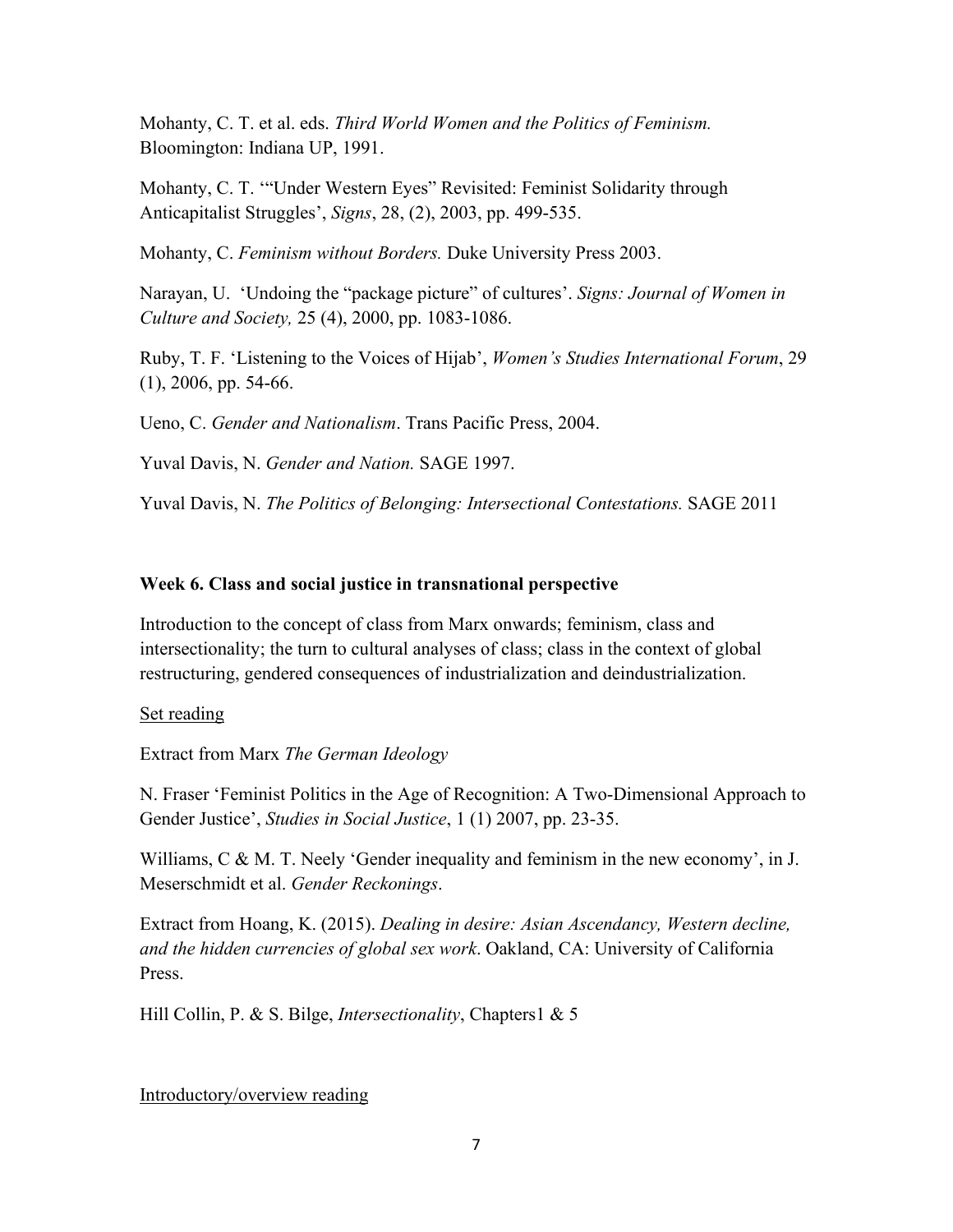Connell, R & R. Pearce, Gender in World Perspective, 3<sup>rd</sup> edition. Ch. 8

Jackson & Scott, *Gender: A Sociological Reader*, Part 2

### Further reading

Anthias, F. 'Social stratification and social inequality: models of intersectionality and identity', in F. Devine et al., eds. *Rethinking Class: Culture, Identities and Lifestyle.* Basingstoke: Palgrave, 2005.

Anthias, F. 'The material and the symbolic in theorizing social stratification: issues of gender, ethnicity and class', *British Journal of Sociology* 52 (3), 2001.

Bottero, W and S. Irwin, 'Locating difference: class, "race" and gender, and the shaping of social inequalities', *Sociological Review*, 51 (4), 2003 pp. 463-483.

Hoang, K.K. 'Flirting with capital: negotiating perceptions of pan-Asian ascendency and western decline in global sex work, *Social Problems*, 61 (4): 507-529.

Osburg, J. (2013). *Anxious wealth: Money and morality among China's new rich*. Stanford, CA.: Stanford University Press.

Otis, E. (2008). Beyond the industrial paradigm: Consumer markets and the gender politics of labor in China's globalized service workplaces. *American Sociological Review, 73*(1), 15-36. doi: 10.1177/000312240807300102

Otis, E. (2012). *Markets and bodies: Women, service work, and the making of inequality in China.* Stanford, CA: Stanford University Press.

Otis, E. (2016). Bridgework: Globalization, gender, and service labor at a luxury hotel. *Gender and Society, 30*(6), 912-34. doi: 10.1177/0891243216674919.

M. Prieto-Carrón 'Women Workers, Industrialization, Global Supply Chains and Corporate Codes of Conduct,' *Journal of Business Ethics* (2008) 83:5–17

Pun, N. (2005). *Made in China: Women factory workers in a global workplace*. Durham: Duke University Press.

Pun, N & C Smith Putting transnational labour process in its place: the dormitory labour regime in post-socialist China, *Work, Employment and Society*, 2007.

Sassen, S. 'Women's burden : counter-geographies of globalization and the feminization of survival', *Journal of International Affairs*. 53, (2) 2000.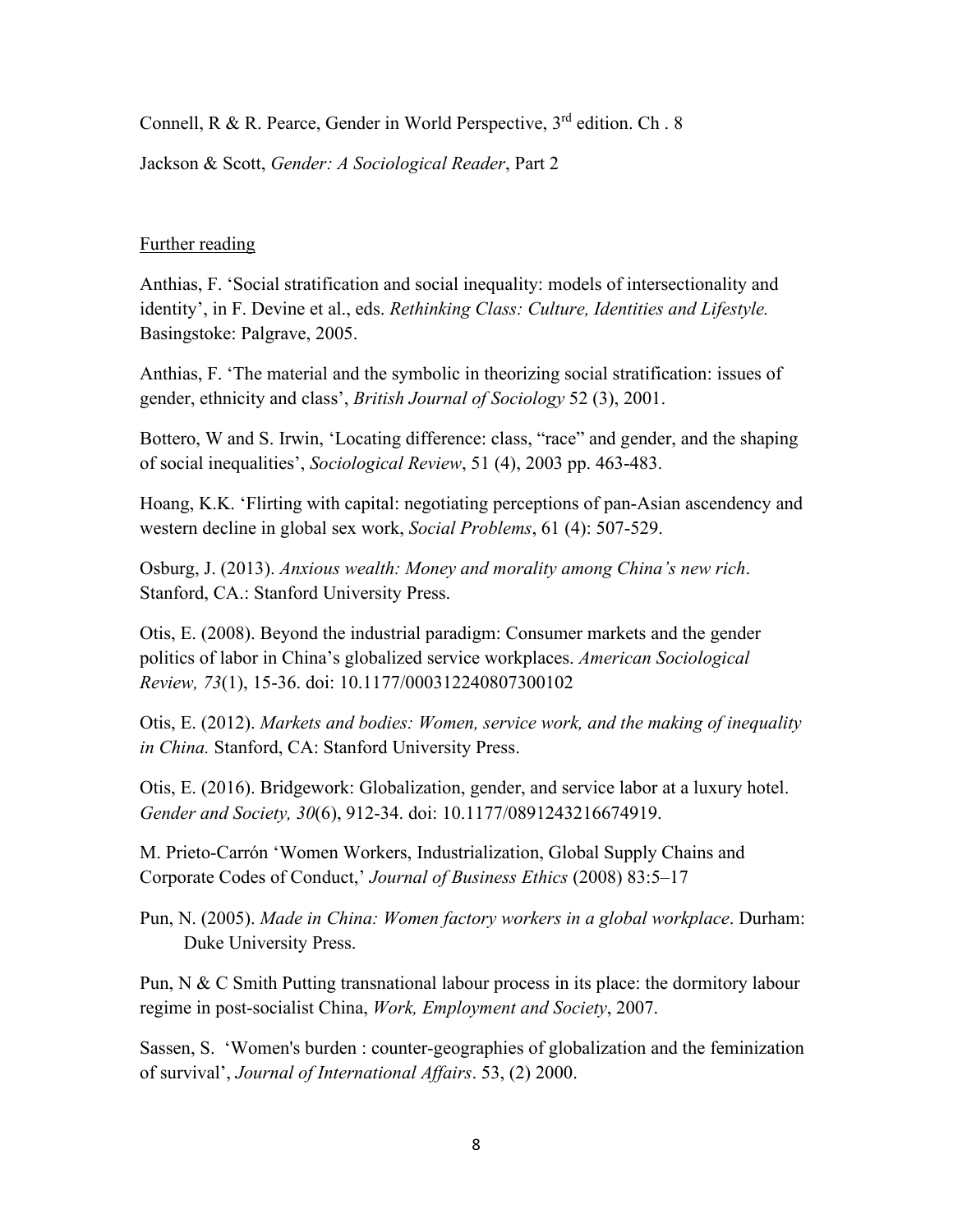Skeggs, B. (2001) 'The toilet paper: femininity, class and misrecognition', *Women's Studies International Forum*, 24, ( 3-4): 295-307

Skeggs, B (2005) The Making of Class and Gender through Visualizing Moral Subject Formation. *Sociology*, 39 (5): 965-982

D.M. Siddiqi. Do Bangladeshi factory workers need saving? Sisterhood in the postsweatshop era *Feminist Review*, 2009

Song, G., & Lee, T. (2010). Consumption, class formation and sexuality: Reading men's lifestyle magazines in China. *China Journal, 64*, 159-177.

Tyler, I (2015) 'Classificatory struggles: class, culture and inequality in neoliberal times', *The Sociological Review*, 63 (2): 493-511

Melissa Wright *Disposable Women and Other Myths of Global Capitalism* . Routledge

Yeoh, B, Huang, S. and K. Willis (2000) 'Global cities, transnational flows and gender dimensions: the view from Singapore, Tijdschrift voor economische en sociale geografie, 91 (2): 147-158.

*Signs*, Vol 36 No. 1, 2010 Special Issue: 'Feminists Theorize International Political Economy.

# **7. Gendered mobilities: the intersection of local and global inequalities**

How gendered global inequalities intersect with local inequalities in gender specific patterns of migration and travel; intersections between of inequalities between rich and poor regions/nations as well as class and ethnic divisions within nations/regions; three forms of gendered migration in Asia: migrant domestic workers; transnational marriage and intimacy and sex worker migration/sex tourism.

## General literature of relevance

Hochschild, A. and Ehrenreich, B. (eds) *Global Women*. London: Zed 2003.

Lan P-C Global Cinderellas: 'Sexuality, power and situational practices across borders', in S. Jackson Liu Jieyu and Woo Juhyun (eds) *East Asian Sexualities: Gender, Modernity and New Sexual Cultures.* London: Zed Books, 2008.

Lan, P-C 'Migrant Women's Bodies as Boundary Makers: Reproductive Crisis and Sexual Control in the Ethnic Frontier of Taiwan.' *Signs: Journal of Women in Culture and Society*, 2008, 33(4): 833-862.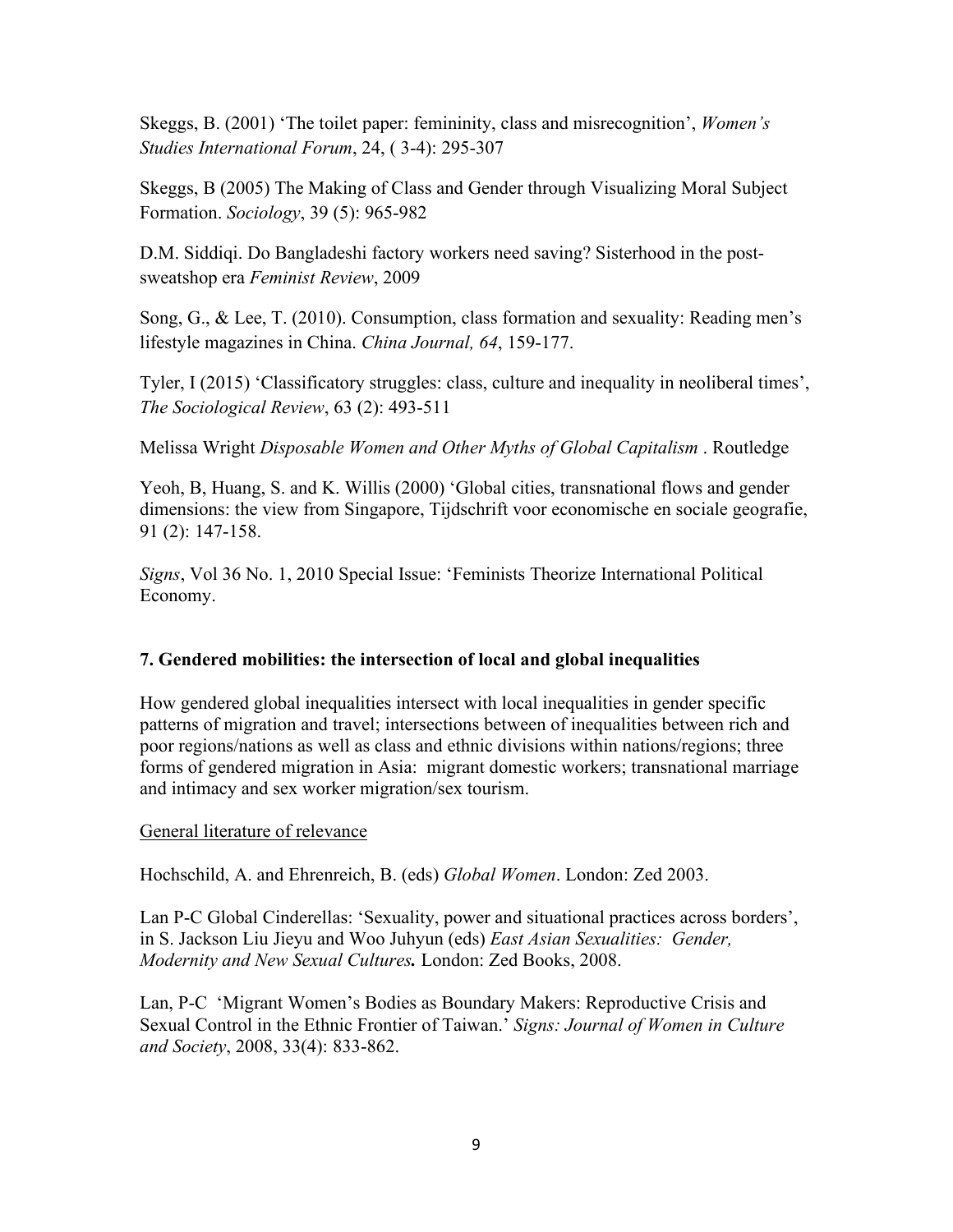#### Domestic workers

Cheng, S-j A, (2003) 'Rethinking the globalization of domestic service: foreign domestics, state control and the politics of identity in Taiwan, Gender and Society, 17 (2): 166-86.

Constable, N. *Maid to Order in Hong Kong: Stories of Migrant Workers*. 2nd edition. Ithaca: Cornell University Press 2011.

Lan, P-C. 'Negotiating boundaries and private zones: the micropolitics of employing domestic servants', *Social Problems*, 50, 2003, pp. 525-550.

Lan. P-C. *Global Cinderellas.* Durham: Duke University Press, 2006.

Hochschild, A. 'Love and gold' in A. Hochschild, *The Commercialization of Intimate Life*. Berkely, University of California Press: 2003. Also in A. Hochschild and B. Ehrenreich (eds) *Global Women*. London: Zed 2003.

S. Huang & B.S.A. Yeoh 'Maids and ma'ams in Singapore: Constructing gender and nationality in the transnationalization of paid domestic work' *Geography Research Forum,* 2016.

Yeates, N. 2001, 'Global care chains' *International Journal of Feminist Politics*, 6(3), 2004, pp. 369-391.

### Transnational marriage and intimacy

Constable, N. (2003) *Romance on a Global Stage: Pen Pals, Virtual Ethnography and 'Mail Order' Marriages.* Berkeley: University of California Press, 2003.

Constable, N. (ed.) *Cross-Border Marriages, Gender and Mobility in Transnational Asia.* Philadelphia: University of Pennsylvania Press, 2005.

Farrer, J. (2010) A foreign adventurer's paradise? Interracial sexuality and alien sexual capital in reform era Shanghai. *Sexualities, 13*(1), 69–95.

Farrer, J. (2011). Global nightscapes in Shanghai as ethnosexual contact zones. *The Journal of Ethnic and Migration Studies, 37(*5), 747-764.

Gaetano, A. (2008). Sexuality in diasporic space: Rural-to-urban migrant women negotiating gender and marriage in contemporary China. *Gender Place and Culture*, *15*(6), 629-645.

Palriwala, W. and Uberoi, P. (eds) *Marriage, Migration and Gender*. London: Sage.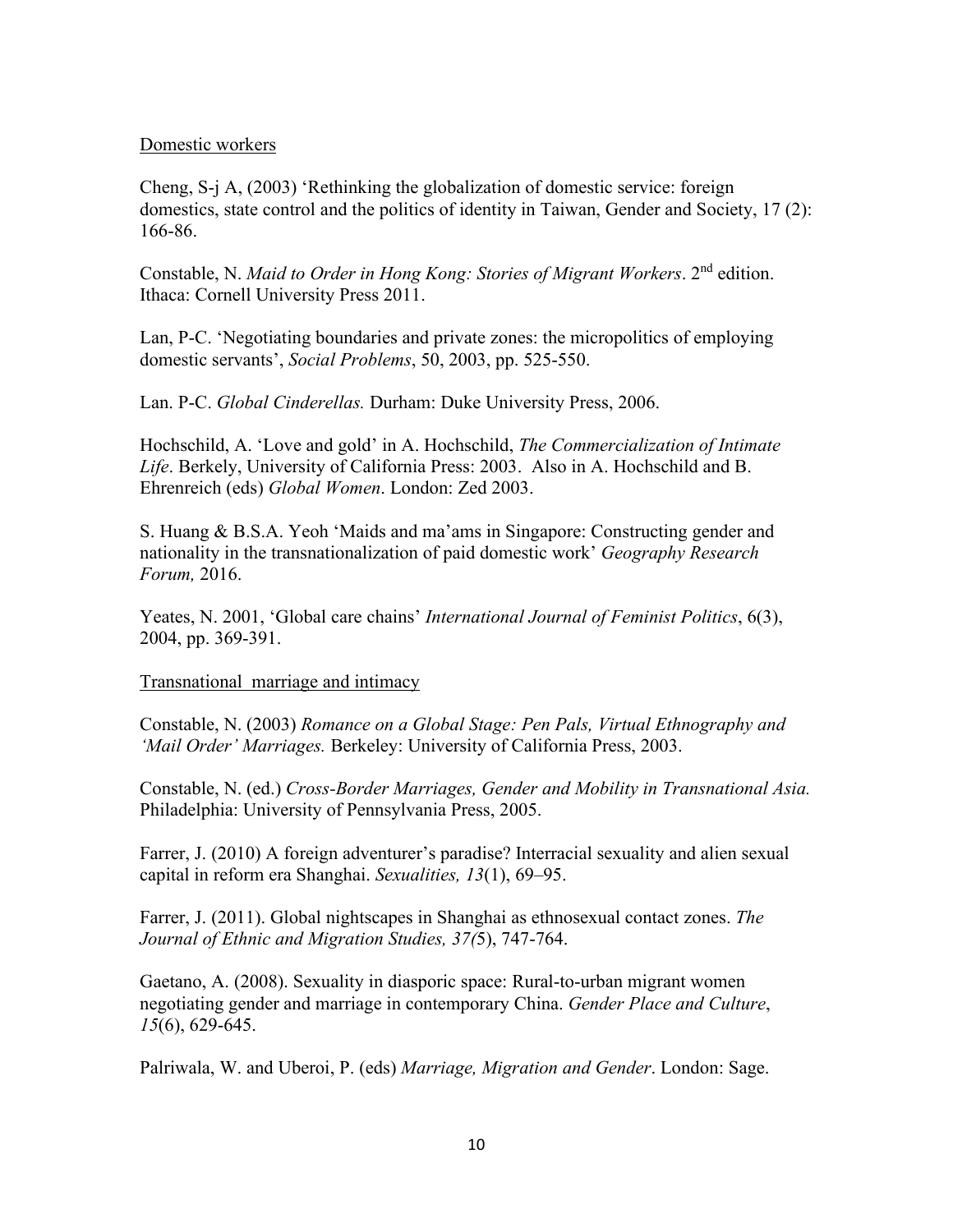Shen H-H '"The first Taiwanese wives" and the "Chinese mistresses": the international division of labour in familial and intimate relationships', Global Networks, 5, 2005, pp. 419-437.

Shen H-H 'The purchase of transnational intimacy: women's bodies and transnational masculine privileges in Chinese economic zones', *Asian Studies Review*, 32 (1), 2008, pp. 419-437.

Shen H-H 'Becoming "the first wives": gender, intimacy and the regional economy across the Taiwan Strait' in S. Jackson Liu Jieyu and Woo Juhyun (eds) *East Asian Sexualities: Gender, Modernity and New Sexual Cultures.* London: Zed Books, 2008.

Shen, H-H. (2014). Staying in marriage across the Taiwan strait: Gender, Migration, and transnational family. In D. S. Davis, & S. L. Friedman (Eds.), *Wives, husbands, and lovers: Marriage and sexuality in Hong Kong, Taiwan, and Urban China*.Hong Kong University Press/Stanford University Press

Thai, H. C. *For Better or for Worse: Vietnamese International Marriages in the New Global Economy*. New Brunswick: Rutgers University Press, 2008.

Williams, L. *Global Marriage: Cross-Border Marriage Migration in Global Context*. Basingstoke: Palgrave, 2010.

Yang, W. S. and Lu, M C-W. *Asian Cross-Border Marriage Migration: Demographic Patterns and Social Issues*. Amsterdam: Amsterdam University Press, 2010.

### Sex workers and sex tourists

Ayoyama, K. *Thai Migrant Sex Workers*.

Chen, M. (2017). Crossing borders to buy sex: Taiwanese men negotiating gender, class and nationality in the Chinese sex industry. *Sexualities*. Advanced online publication. doi: 10.1177/1363460716676989.

Chin, K., & Finckenauer, J. (2012) *Selling sex overseas: Chinese women and the realities of prostitution and global sex trafficking*. New York, NY: New York University Press.

Ding, Y., & Ho, P. S. Y. (2008). Beyond sex work: An analysis of Xiaojies' understandings of work in the Pearl River Delta Area, China. In S. Jackson, J. Liu, & J. Woo. (Eds.), *East Asian sexualities: Modernity, gender & new sexual cultures* (pp. 123- 138). London: Zed Books.

Ding, Y., & Ho, P. S. Y. (2013). Sex work in China's Pearl River Delta: Accumulating sexual capital as a life-advancement strategy. *Sexualities, 16*(1-2), 43-60.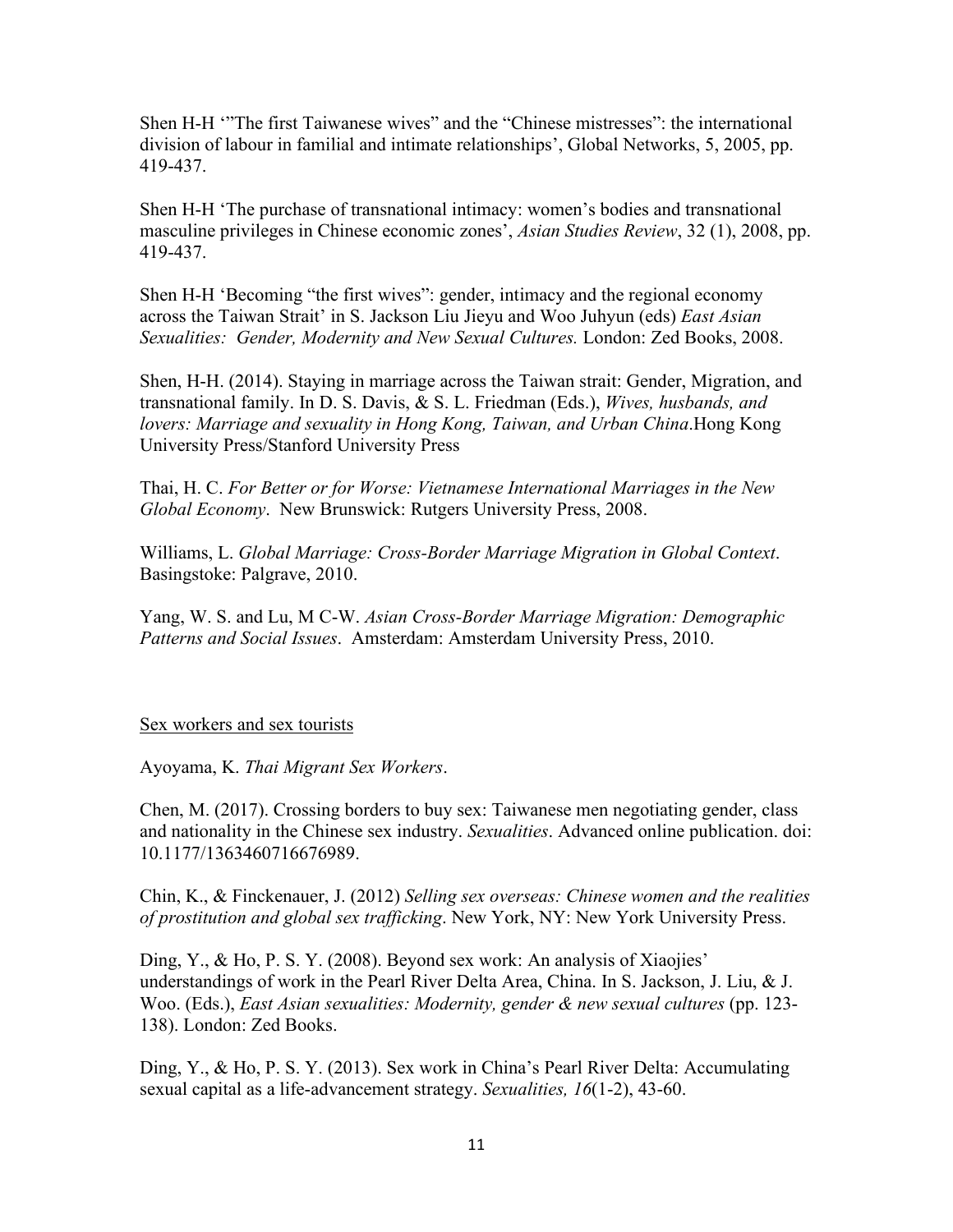Hoang, K K.. (2014) 'Competing technologies of embodiment: pan-Asian modernity and third world dependency in Vietnam's contemporary sex industry', *Gender and Society*,28 (4): 513-536,

Hoang, K K.. (2015). *Dealing in desire: Asian ascendancy, Western decline, and the hidden currencies of global sex work*. Oakland, CA: University of California Press.

O'Connell Davidson, J. (1995) 'British sex tourists in Thailand', in M. Maynard (ed.) *Heterosexual Politics*. London: Routledge.

O'Connell Davidson, J. 'The Sex Tourist, The Expatriate, His Ex-Wife and Her "Other"', *Sexualities*, 4 (1), 2001, pp. 5-24

Shen H-H 'The purchase of transnational intimacy: women's bodies and transnational masculine privileges in Chinese economic zones', *Asian Studies Review*, 32 (1), 2008, pp. 419-437.

### **8. Femininities and masculinities: embodied selfhood and identity**

Femininity and masculinity as everyday concepts; variation and change in the meaning of femininity and masculinity, academic conceptualisations, hegemonic masculinity and emphasized femininity; classed and racialised femininities and masculinities; culture, nation and idealised femininities and masculinities

#### Set Reading

Extract from S. Bartky, *Femininity and Domination*, Routledge 1990.

S. Cao 'No, No, No, Never': Chinese Men Talking about Skincare Products, Discover Society, March 2017. Available at: [https://discoversociety.org/2017/03/01/no-no-no-never-chinese-men-talking-about](https://discoversociety.org/2017/03/01/no-no-no-never-chinese-men-talking-about-skincare-products/)[skincare-products/](https://discoversociety.org/2017/03/01/no-no-no-never-chinese-men-talking-about-skincare-products/)

R. Connell, J. Messerschmidt, J. (2005) Hegemonic masculinity: Rethinking the concept. *Gender and Society*, 19 (6), 829-859

K. Xie 'Her China Dream', Discover Society, September 2017. Available at: <https://discoversociety.org/?s=Kailing+Xie>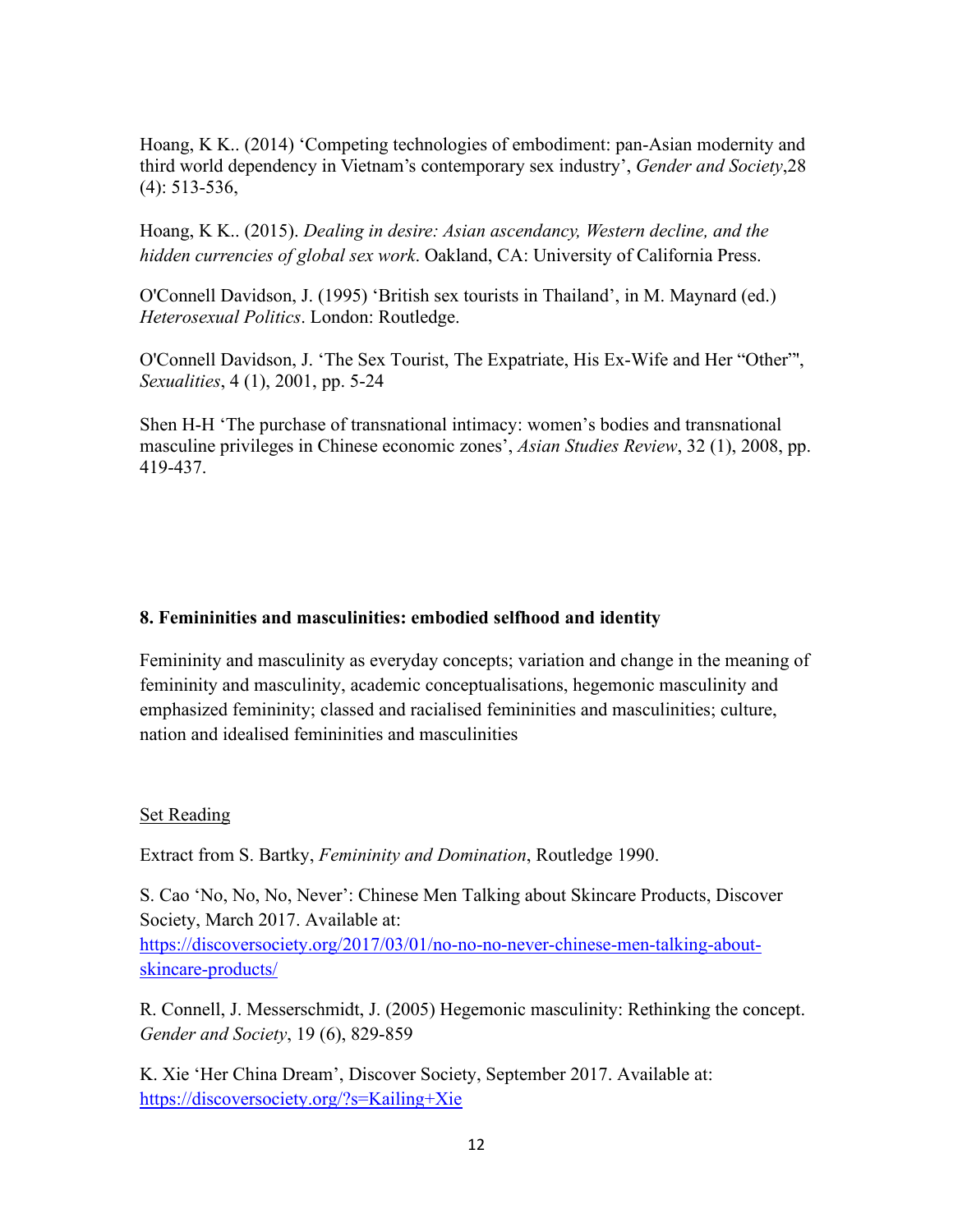### Overview/Background reading

Alsop et al. *Theorising Gender*, Ch 7.

Connell & Pearce, *Gender in World Perspective* 3rd edn Ch. 6.

Hill Collin, P. & S. Bilge, *Intersectionality*, Chapter 5

Jackson and Scott, *Gender: A Sociological Reader.* Parts5 & 6

Rahman & Jackson, Gender and Sexuality, Chapters 9-11

Richardson & Robinson, *Introducing Gender and Women's Studies,* Ch. 6 (Woodward, Gendered bodies, gendered lives')

Further reading, general

A. Ong and M. G. Peletz (eds)(1995) *Bewitching Women and Pious Men*: Gender and Body Politics in Southeast Asia. Berkeley: University of California Press.

### Femininities

Bartky, S.L. (1990) *Femininity and Domination: Studies in the Phenomenology of Oppression.* Routledge

Bordo, S. (1993) *Unbearable Weight; Feminism, Western Culture and the Body*. University of California Press.

Gill, R. (2003) `From Sexual Objectification to Sexual Subjectification: The Resexualisation of Women's Bodies in the Media'*, Feminist Media Studies* 3(1): 99— 106*.*

Gill, R. (2008) Empowerment/Sexism: Figuring Female Sexual Agency in Contemporary Advertising, *Feminism and Psychology*, 18 (1): 35-60.

Gill, R. (2009) Beyond the `Sexualization of Culture' Thesis: An Intersectional Analysis of `Sixpacks',`Midriffs' and `Hot Lesbians' in Advertising, *Sexualities*, Volume: 12 issue: 2, page(s): 137-160.

Liu, J. (2008). Sexualized labour? "White-collar beauties" in provincial China. In S. Jackson, J. Liu & J. Woo (Eds.), *East Asian sexualities: Modernity, gender and new sexual cultures* (pp. 85-103). London: Zed Books.

Liu, J. (2016). *Gender, sexuality and power in Chinese companies: Beauties at work*. London: Palgrave Macmillan.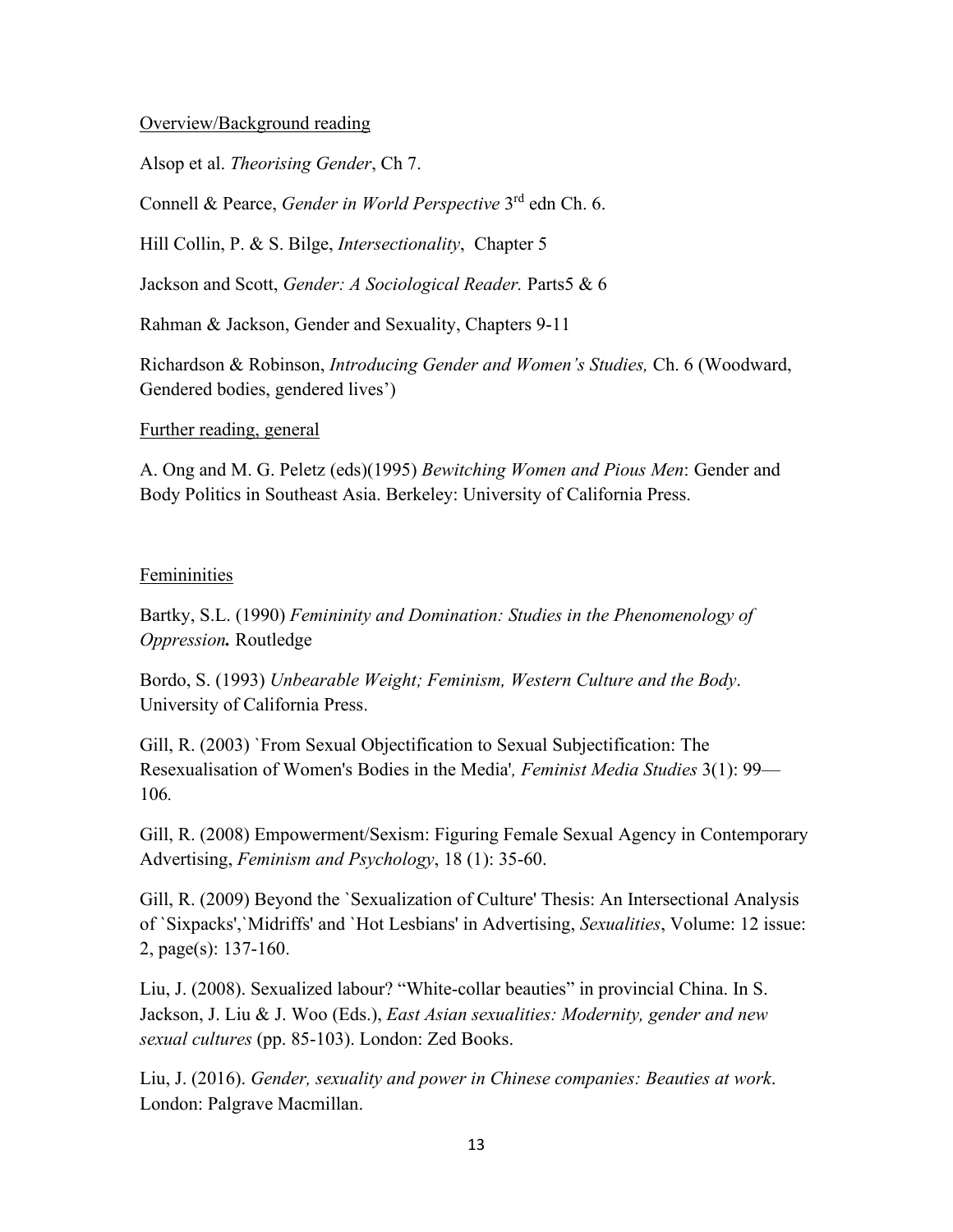McRobbie, A. (2009) *The Aftermath of Feminism: Gender, Culture and Social Change*. SAGE

Michelle H. S. Ho (2017) Consuming Women in Blackface: Racialized Affect and Transnational Femininity in Japanese Advertising, *Japanese Studies*, 37:1, 49-69,

Lazar, M (2006) "Discover The Power Of Femininity!" Analyzing global "power femininity" in local advertising, *Feminist Media Studies*, 6:4, 505-517 (on Singapore)

Rofel, S. (2009) ' From sacrifice to desire: cosmopolitanism with Chinese characteristics', in her *Desiring China*. Duke University Press.

Skeggs, B. *Formations of Class and Gender*

Skeggs, B. (2001) 'The toilet paper: femininity, class and misrecognition', *Women's Studies International Forum*, 24, (3-4): 295-307

Yang, J. (2011). *Nennu* and *shunu*: gender, body politics, and the beauty economy in China. *Signs: Journal of Women in Culture and Society, 36*(2), 333-357.

Further reading, masculinities

Alsop et al. *Theorising Gender*, Ch 6.

Cao, S. 'Whingeing' husbands: men's practices of intimacy and inequality in urban China, Families Relationships and Societies, online publication December 2017 available at:<https://doi.org/10.1332/204674317X15120405853453>

Connell, R. *Masculinities*, 2nd edn, Polity 2005.

Dasgupta, R. 'Globalisation and the bodily performance of "cool" and "uncool" masculinity in corporate Japan,' *Intersections: Gender and Sexuality in Asia and the Pacific*, 23, 2010. (Open access)

Dasgupta, R. *Re-reading the Salaryman in Japan*. Routledge, 2013

Hearn, J. (2004) 'From Hegemonic masculinity to the hegemony of men', *Feminist Theory*, Volume: 5 issue: 1, page(s): 49-72

Ho, P. S. Y. (2014). An embarrassment of riches: Good men behaving badly in Hong Kong. In Davis, D. & Friedman, S. (Eds.), *Wives, husbands, and lovers: Marriage and sexuality* (pp. 165- 188).

Lin, X., Haywood, C. and M. Mac An Ghail (Eds.), *East Asian men: Masculinity, sexuality and desire* (pp.107-121)*.*: Palgrave McMillan.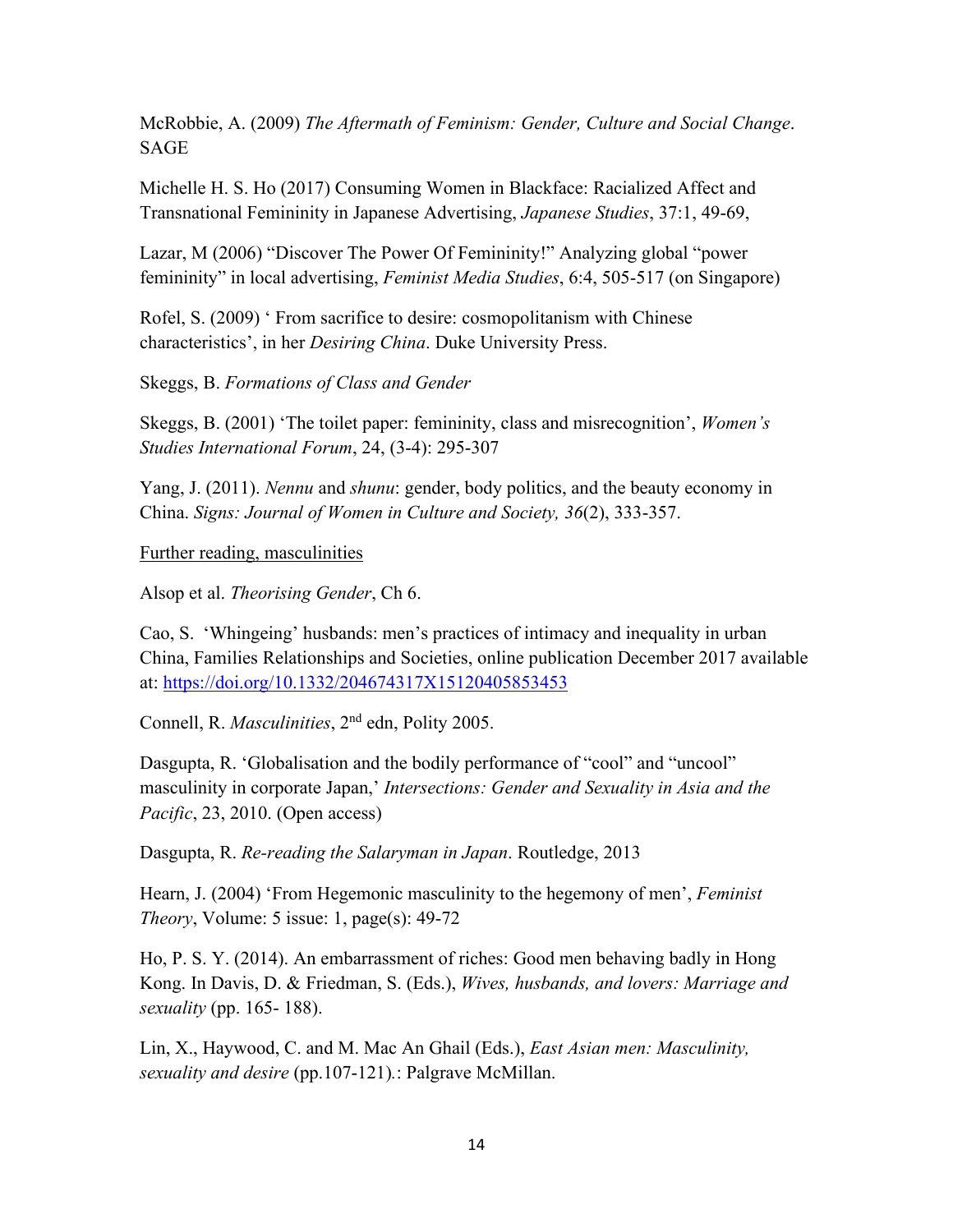Louie, K (ed.), *Changing Chinese masculinities: From imperial pillars of state to global real men*. Hong Kong University Press.

Messerschmidt, J.W. (2012). Engendering gendered knowledge: Assessing the academic appropriation of hegemonic masculinity. *Men and Masculinities, 15(1)*, 56-76.

Messerschmidt et al. Gender Reckonings, chapters 2, 11, 12 & 13 (essays by Messerschmidt & Messner, Ratele, Ozyegin and Bridges & Pascoe)

A. Ong and M. G. Peletz (eds)(1995) *Bewitching Women and Pious Men*: Gender and Body Politics in Southeast Asia. Berkeley: University of California Press. Chs 3 & 9

Osburg, J. (2013). *Anxious wealth: Money and morality among China's new rich*. Stanford, CA.: Stanford University Press.

Richardson & Robinson, *Introducing Gender and Women's Studies*, Ch. 4 (Robinson, Masculinity studies, gender relations and feminism).

Uretsky, E. (2008). "Mobile men with money": The socio‐cultural and politico‐economic context of "high-risk" behaviour among wealthy businessmen and government officials in urban China. *Culture, Health & Sexuality,* 10 (8), 801-804.

Yeoh, B & K. Willis (2004) Constructing masculinities in transnational space: Singapore men on the 'regional beat' in P. Craig et al. *Transnational Spaces*. Routledge

## **Week 9. Gender and sexuality: queer and feminist perspectives**

The social construction of sexuality, historical contemporary and across cultures; colonial influences; interrogating heterosexuality, heteronormativity and gender hierarchy; cultural specificity and sexual identities/experiences; differing understandings of sexual relationships, rights and citizenship; critiques of the 'gay international' and 'homonationalism'

Foucault 'We other Victorians', *The History of Sexuality* vol 1

Extracts from:

Butler, *Gender Trouble*

Hennessey, 'Queer visibility and commodity culture', in her *Profit and Pleasure*

Gagnon and Simon, *Sexual Conduct*, 2nd edn.

Puar, *Terrorist Assemblages*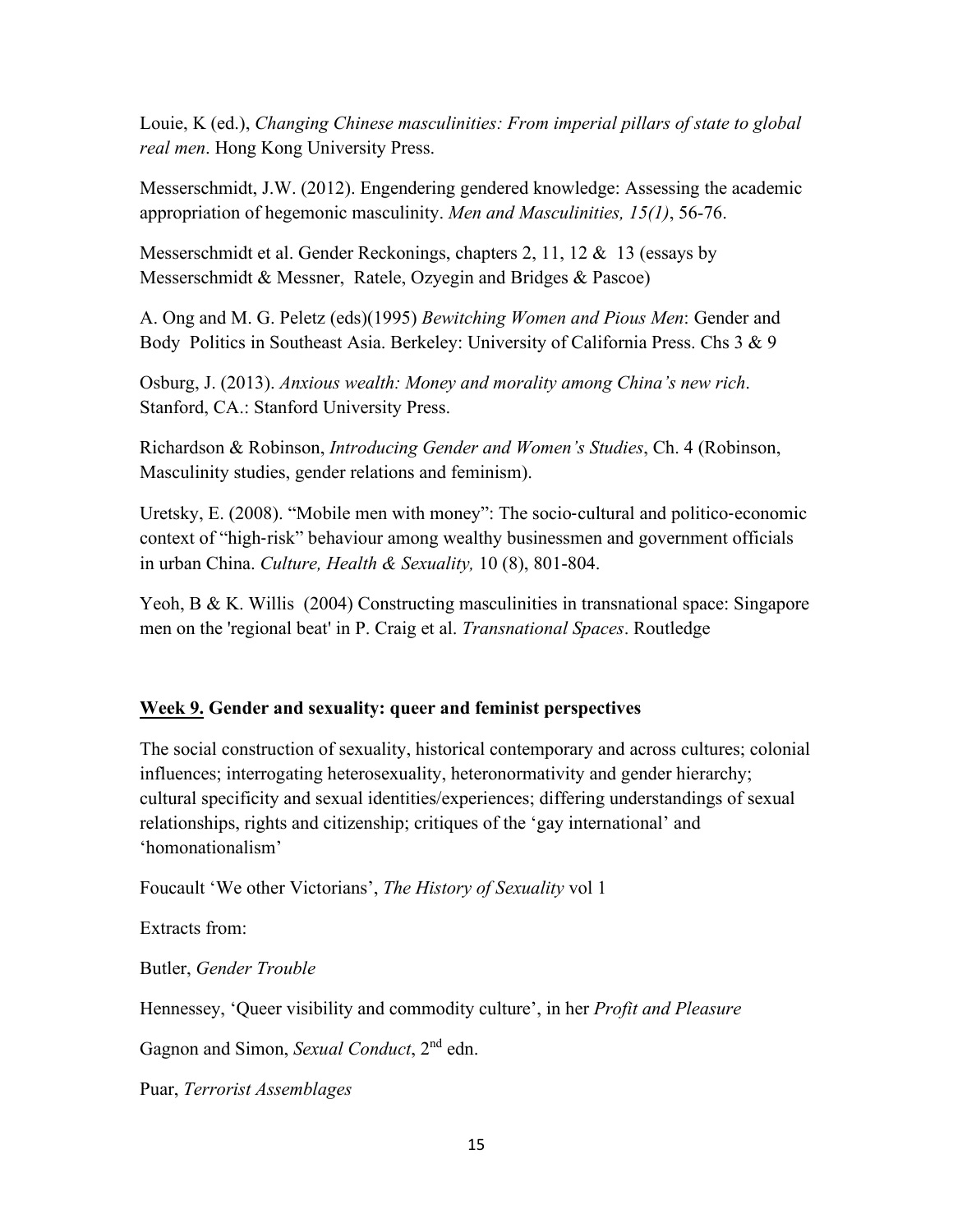### Overview/introductory reading:

Richardson & Robinson, *Introducing Gender and Women's Studies*, Ch 9 (Dunk-West & Brook, 'Sexuality')

R. Alsop et al. Ch. 5

Further reading

E. Backwood (2010) *Falling into the Lesbi World: Desire and Difference in Indonesia*. HKU Press.

E. Blackwood and S. Wieringa (1999) *Female Desires: Same Sex Relations and Transgender Practices across Cultures.* New York: Columbia University Press.

Choi, S. Y., & Luo, M. (2016). Performative family: Homosexuality, marriage and intergenerational dynamics in China. *The British Journal of Sociology, 67*(2), 260-280. doi: 10.1111/1468-4446.12196.

Engebretsen, E. (2017). Under pressure: Lesbian-gay contract marriages and their patriarchal bargains. In G. Santos & S. Harrell (Eds.), *Transforming patriarchy: Chinese families in the 21st century* (pp. 163-181). Seattle: University of Washington Press.

Gwynne, J. *Slutwalk,* feminist activism and the foreign body in Singapore, *Journal of Contemporary Asia*, 43 (1): 173-185.

Ho, P.S.Y., Jackson, S., Cao, S and Kwok, C. 'Sex with Chinese Characteristics: Sexuality Research in/on 21st Century China', *Journal of Sex Research,* 55 (4/5) 2018

Hoang, K. (2015). *Dealing in desire: Asian Ascendancy, Western decline, and the hidden currencies of global sex work*. Oakland, CA: University of California Press.

Horton, B. (2018) What's so 'queer' about coming out? Silent queers and theorizing kinship in Mumbai, Sexualities, 21 (7): 1059-1074.

Ingraham, C. 'The heterosexual imaginary', in S. Seidman, ed. *Queer Theory/Sociology*. Oxford: Blackwell, 1996.

S. Jackson 1999 *Heterosexuality in Question*. London SAGE, Ch 12.

S. Jackson 2006 'Gender, sexuality and heterosexuality: the complexity (and limits) of heteronormativity' *Feminist Theory*, 7 (1) 2006 pp. 105-121.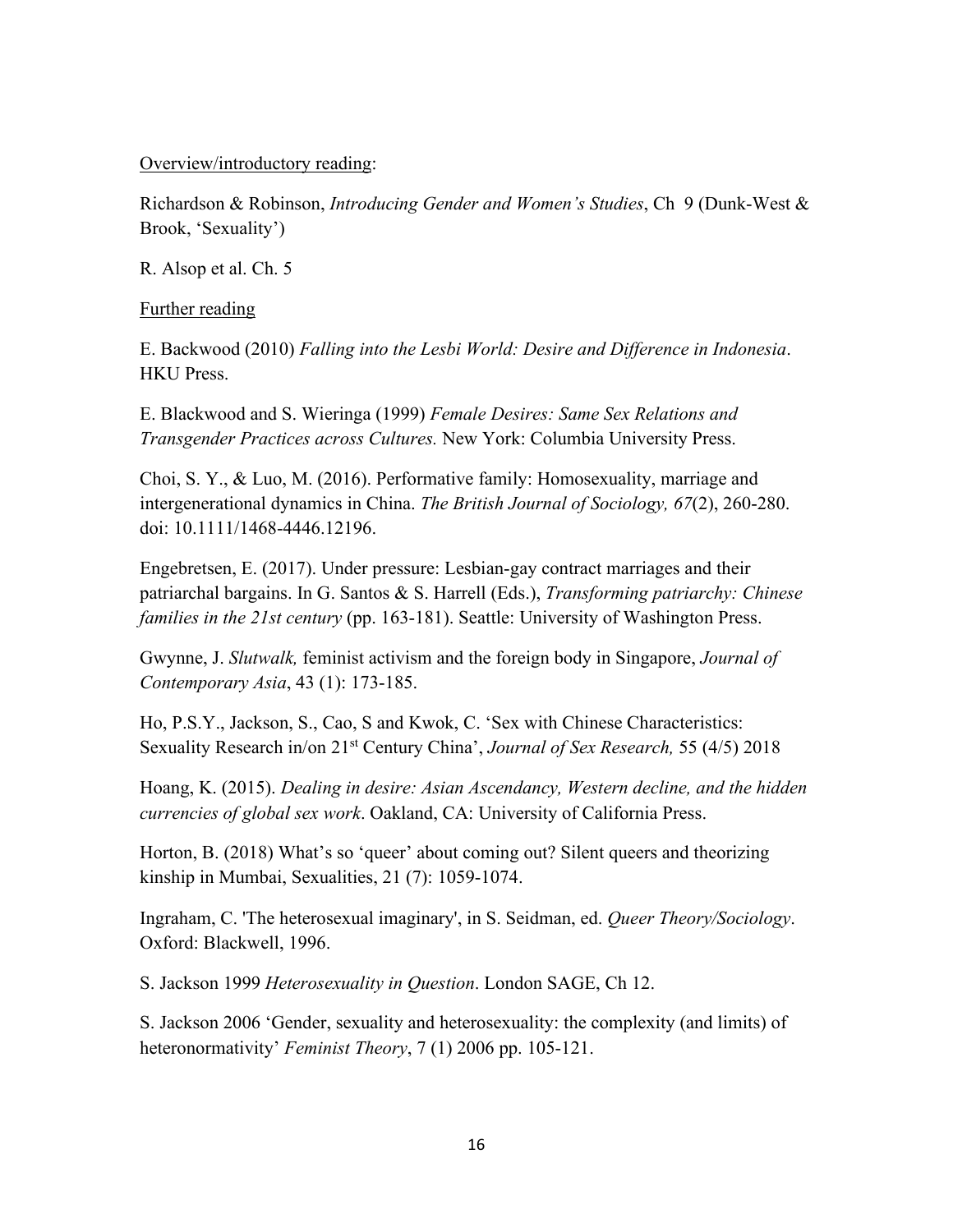S. Jackson 'Why heteronormativity is not enough' in Messerschmidt et al. *Gender Reckonings*.

S. Jackson, J. Liu, & J. Woo. (Eds.), *East Asian sexualities: Modernity, gender & new sexual cultures* London: Zed Books, 2008.

Jackson, S., & Scott, S. (2010). *Theorizing sexuality*. Maidenhead: Open University Press.

C. Johnson, 'Analysing the politics of same-sex issues in a comparative perspective', Intersections: *Gender, History and Culture in the Asian Context*, 14. Available at: <http://intersections.anu.edu.au/issue14/johnson.html>

Kam, L. Y. (2013). *Shanghai lalas: Female tongzhi community and politics in urban China*. Hong Kong: Hong Kong University Press.

Kam, L. Y. (2014). Desiring T, desiring self: "T-style" pop singers and lesbian culture in China. *Journal of Lesbian Studies, 18*(3), 252-65.

Katjasungkana & Wieringer (eds) *The Future of Asian Feminisms* Chs 18-22

Khor, Diana (2010) The Foreign Gaze? A critical look at claims about same-sex sexuality in Japan in the English language literature', *Gender and Sexuality : Journal of Center for Gender Studies, ICU,* 5: 45-59.

Khor, D., & Kamano, S. (2006). *"Lesbians" in East Asia: Diversity, identities, and resistance*. Binghamton, N.Y.: Harrington Park Press.

Liu Jen-peng and Ding Naifei (2005) Reticent politics, queer politics. *Inter-Asia Cultural Studies*, 6 (1): 30-55.

Liu, M. (2013). Two gay men seeking two lesbians: An analysis of xinghun (formality marriage) ads on China's [Tianya.cn.](http://tianya.cn/) *Sexuality & Culture, 17*(3), 495-511.

Martin, F., Jackson, P., McLelland, M and A. Yue (eds) (2008) *AsiaPacifiQueer: Rethinking Genders and Sexualities*. Illinois University Press.

N. Menon (2007) (ed) *Sexualities*. New Delhi: Women Unlimited; London: Zed Books

G. Misra and R. Chandirmani (eds) *Sexuality, Gender and Rights: Exploring Theory and Practice in South and South-East Asia.* New Delhi: Sage 2005.

Pai, I. E-y (2017) *Sexual Identity and Lesbian Family Life: Lesbianism, Patriarchalism and the Asian Family in Taiwan*. Palgrave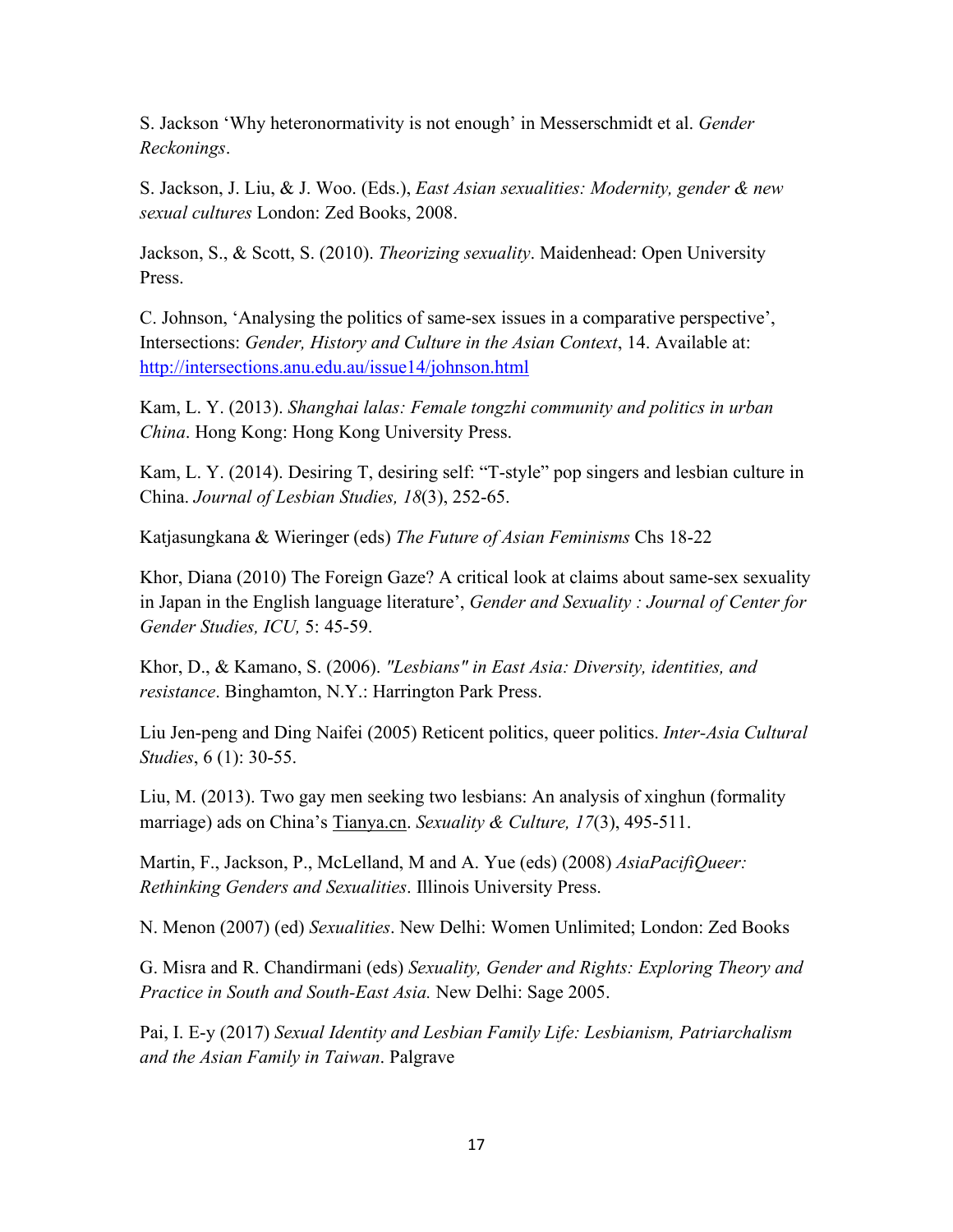Rahman, M. (2010) Queer as Intersectionality: Theorizing Gay Muslim Identities, *Sociology*, Volume: 44 issue: 5, page(s): 944-961.

Rahman, M. 2014, *Homosexualities, Muslim Cultures and Modernity*. Palgrave Macmillan.

D. Richardson, J. McLaughlin and M. Casey (eds) *Intersections between Feminist and Queer Theory.* London: Palgrave, pp. 38-58, 2006.

L. Sabsay, 'The emergence of the other sexual citizen: orientalism and the modernization of sexuality', *Citizenship Studies*. 16 (5/6), 2012, pp 605-623

Song, G., & Lee, T. (2010). Consumption, class formation and sexuality: Reading men's lifestyle magazines in China. *China Journal, 64*, 159-177.

Tang, D. T. (2011). *Conditional spaces: Hong Kong lesbian desires and everyday life*. Hong Kong: Hong Kong University Press.

C. Yao (Ed.) *As normal as possible: Negotiating gender and sexuality in mainland China and Hong Kong* (Hong Kong: Hong Kong University Press.

A. Yue and J. Zubillaga-Pow (2012) *Queer Singapore*. HKU Press

Zheng, T. (2015). *Tongzhi living: Men attracted to men in postsocialist China*. Minneapolis: University of Minnesota Press.

Zhu, J. (2018)'Unqueer' kinship? Critical refflections on 'marriage fraud' in China, *Sexualities*, 21 (7) 1075-1091

## **Week 10 Gendered Ambiguities: Intersex, transgender and gender non-conformity**

Troubling and policing the gender binary – intersex, transgender and gender queer; intersex and transgender in gender theory and as embodied experience; transgender debates and the problematic of 'authentic' gender; transgendered subjectivity in differing socio-cultural contexts

Set reading

Halberstam, J. (2012) 'Global Female Masculinities', *Sexualities,* 15:3/4 pp336-354

Schilt, K. 'From object to subject, situating transgender lives in sociology', in Messerschmidt et al. *Gender Reckonings.*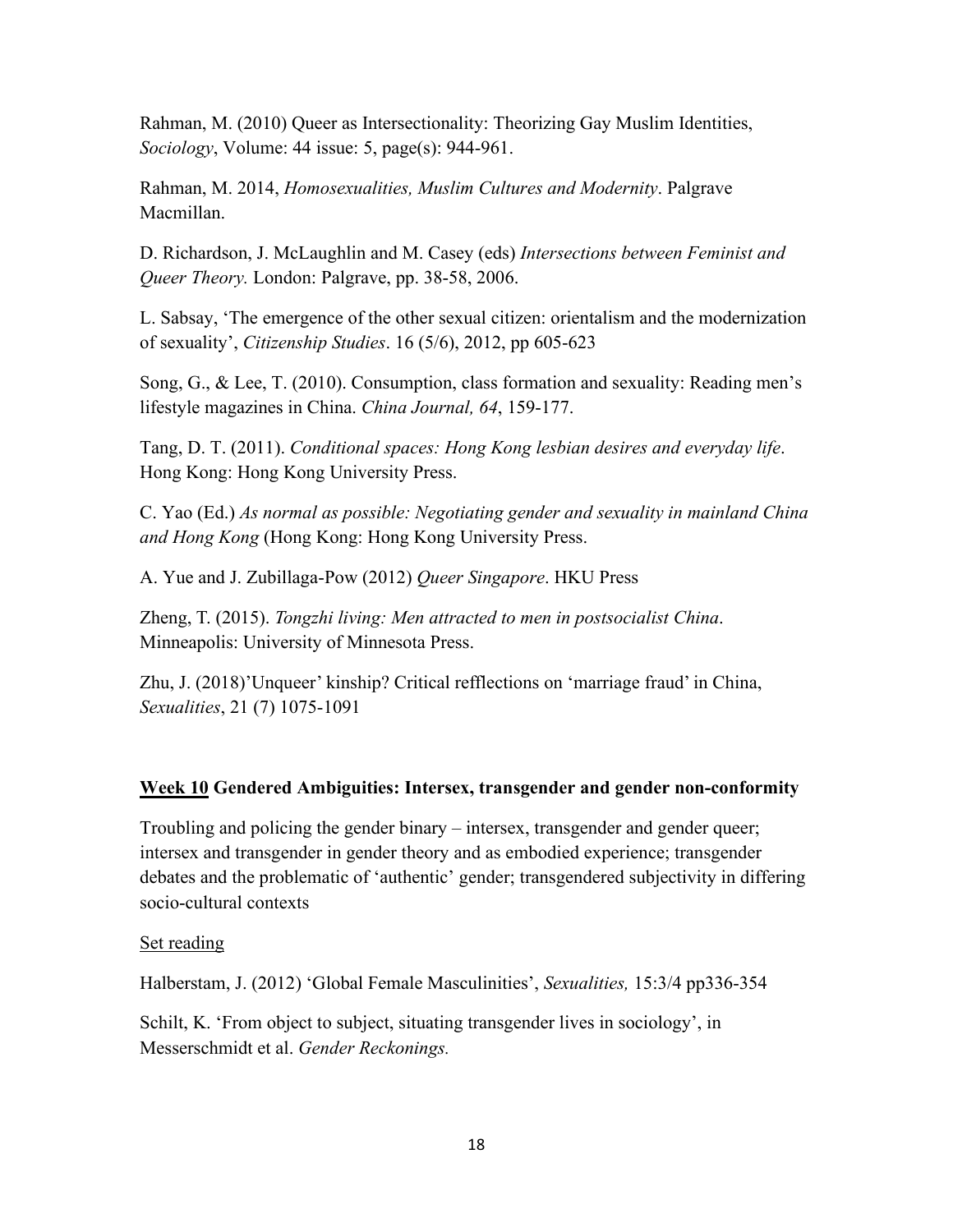Short extracts from Kessler *Lessons from the Intersexed* , Fausto-Sterling *Sexing the Body*, Kulick, *Travestí* and (with health warning) Shiela Jeffreys *Gender Hurts* or *Unpacking Queer Politics*

#### Further Reading

Alsop, R. et al. *Theorizing Gender*, Ch 9

E. Blackwood and S. Wieringa (1999) *Female Desires: Same Sex Relations and Transgender Practices across Cultures.* New York: Columbia University Press.

Connell, R. (2012) 'Transsexual women and feminist thought: toward new understanding and new politics' *Signs* 37:4 pp 857-881

Davis, G. *Contesting Intersex*, New York University Press 2015.

Dreger, A. *Hermaphrodites and the Medical Invention of Sex*, Harvard University Press 1998.

Halberstam, J. *Female Masculinities*

Hausmann, B. *Changing Sex*. Duke University Press 1995.

Herdt, G. (ed.) *Third Sex, Third Gender; Beyond Sexual Dimorphism in Culture and History*. Zone Books 1995.

Fausto-Sterling, A. *Sexing the Body*. Basic Books 2000

Kessler, S. *Lessons from the Intersexed.* Rutgers University Press, 1998.

Kulick, D. *Travestí: Sex Gender and Culture among Brazilian transgendered prostitutes*. Chicago University Press, 1998.

Namaste, V. Undoing Theory: The 'transgender question' and the epistemic violence of Anglo-American feminist theory, *Hypatia*, 24 (3), 200 pp. 11-32.

Schmidt, J., Paradise lost? Social change and fa'afafine in Samoa. *Current Sociology*, Volume: 51 issue: 3-4, page(s): 417-432

Westbrook, L. and Schilt, K. (2014) Doing gender, determining gender: transgender people, gender panics, and the maintenance of the sex/gender/sexuality system, *Gender and Society* 28:1 pp 32-57

S. Wieringa, E. Blackwood and A. Bhaiya eds. *Women's Sexualities and Masculinities in Globalizing Asia*. Palgrave 2009.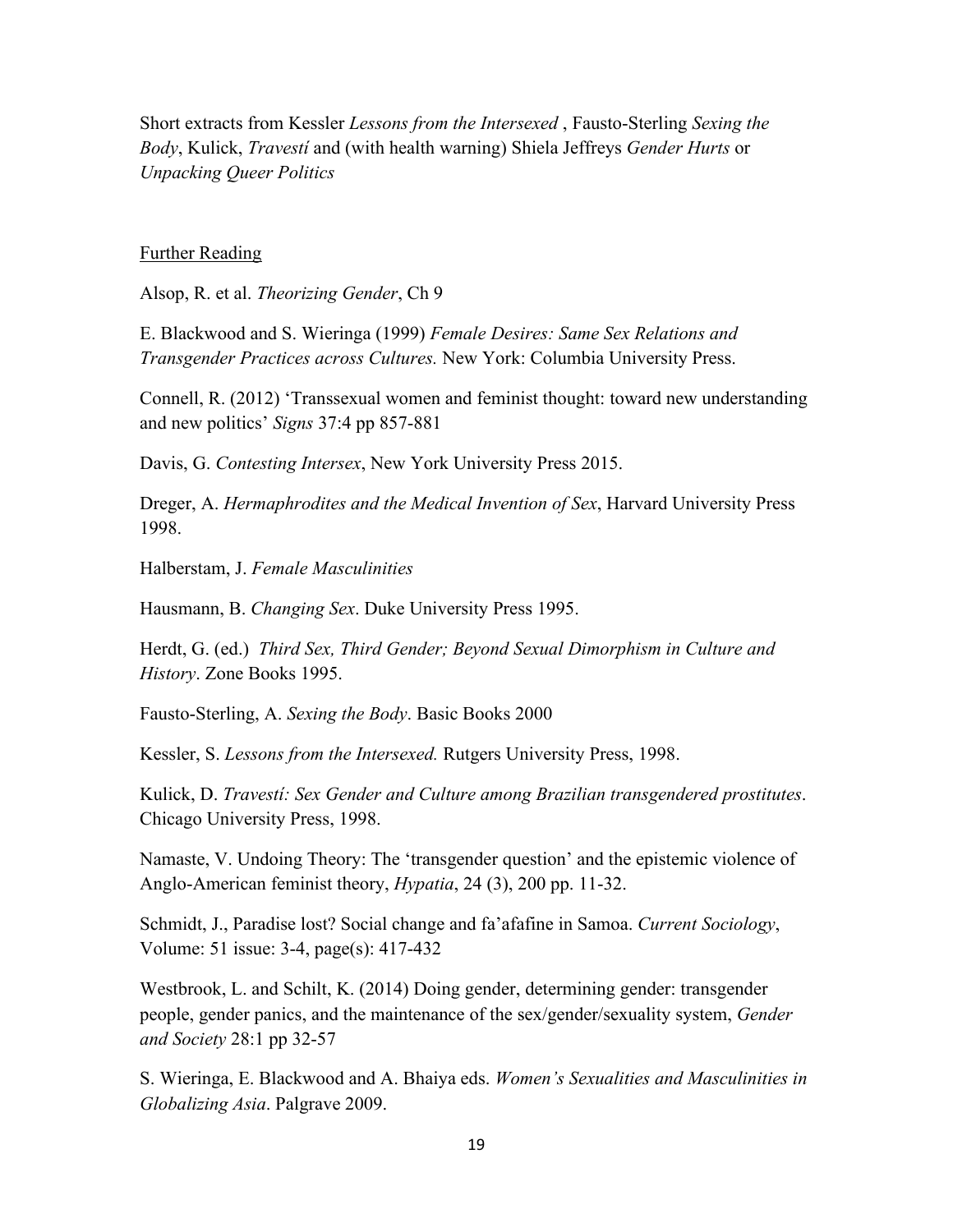# **Week 11. Gender, Modernity and Personal Life: Families and Intimate Relationships**

Contesting western theories of modernity; Asian origins of western modernity; single modernity, multiple modernities or interconnected histories; constructions of gender in discourses of tradition and modernity; imagined modernities, gender and cultural location; changes in gender relations and family life; the local and global in imagining modernities.

### Overview:

Richardson & Robinson, *Introducing Gender and Women's Studies,* Ch. 10 (Jackson, 'Families, domesticity and intimacy')

S. Jackson, J. Liu, & J. Woo. (Eds.), *East Asian Sexualities: Modernity, gender & new sexual cultures* Zed Books, 2008, Introduction.

## Further Reading:

Chang Kyun-Sup and Song Min-Young (2010) 'The Stranded Individualizer under Compressed Modernity: South Korean Women in Individualization without Individualism', *British Journal of Sociology*, 61 (3): 539-564.

D. Davis & S. Friedman eds, *Wives, Husbands and Lovers: Marriage and Sexuality in Hong Kong, Taiwan and Urban China*.

Heaphy, Brian (2007) *Late Modernity and Social Change: Reconstructing social and personal Life*. London: Routledge.

Hayami, Y., Tanabe, A and Tokita, T. (eds) (2003) *Gender and Modernity: Perspectives from Asia and the Pacific.* Kyoto: Kyoto University Press.

Jackson, S. (2011) 'Materialist Feminism, Pragmatism and the Sexual Self in Global Late Modernity' in A. G. Jónasdóttir, V. Bryson, and K. B. Jones (eds) *Sexuality, Gender and Power: Intersectional and Transnational Perspectives.* New York: Routledge, 2011.

Jackson, S. 'Modernity/modernities and personal life: reflections on some theoretical lacunae', *Korean Journal of Sociology*, 49 (3) 2015, pp. 1-20

Jackson, S., Ho, P.S.Y. and Na J.N. (2013) 'Reshaping tradition? Women negotiating the boundaries of tradition and modernity in Hong Kong and British families', *The Sociological Review*, 61 (4): 667-688